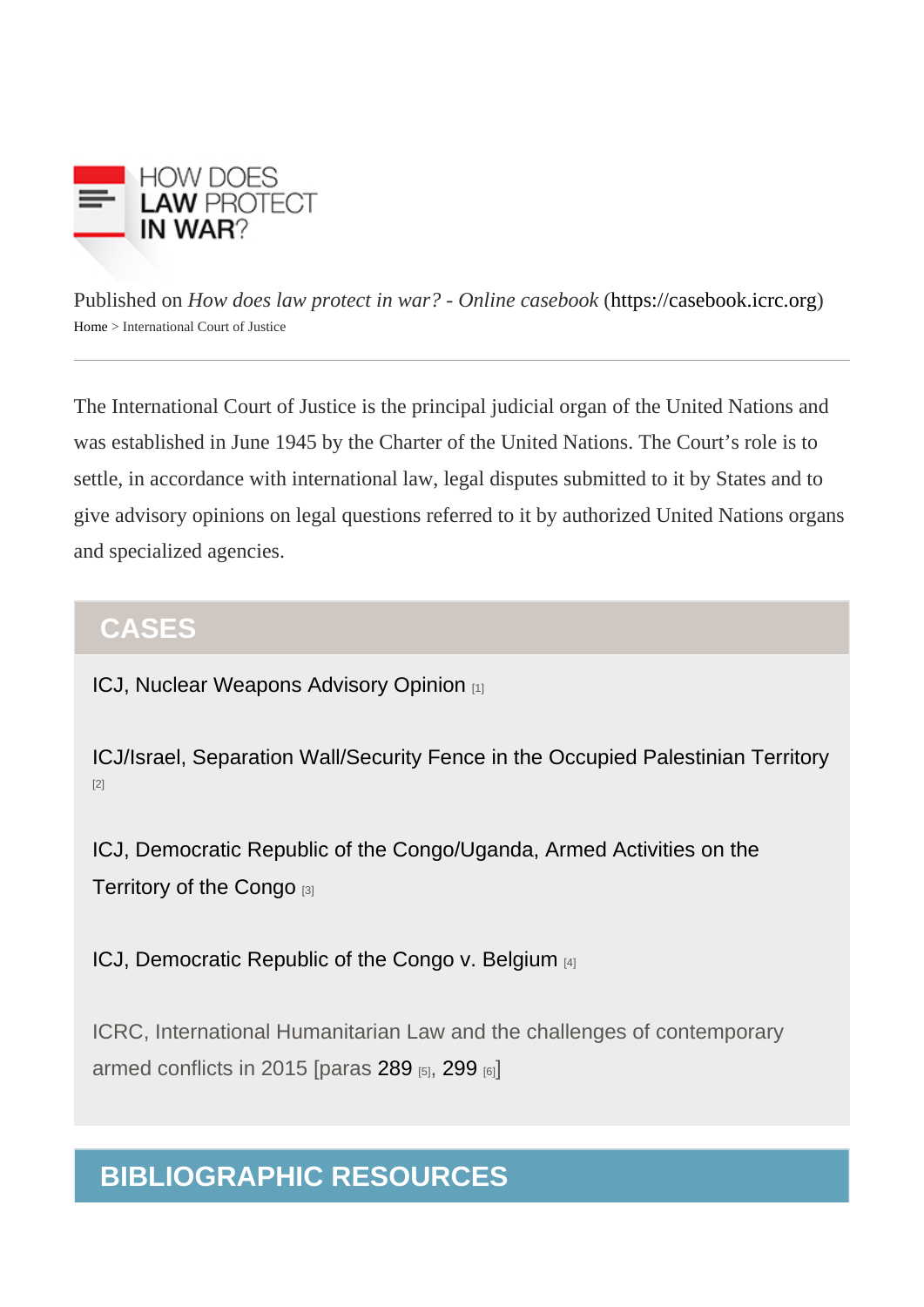### **Suggested readings:**

BOISSON DE CHAZOURNES, Laurence & SANDS Philippe (eds), International Law, the International Court of Justice and Nuclear Weapons, Cambridge, CUP, 1999, 592 pp.

CHETAIL Vincent, "The Contribution of the International Court of Justice to International Humanitarian Law", in IRRC, No. 850, June 2003, pp. 235-268.

McCARTHY Conor, "Reparation for Gross Violations of Human Rights Law and International Humanitarian Law at the International Court of Justice", in Reparations for Victims of Genocide, War Crimes and Crimes against Humanity: Systems in Place and Systems in the Making, Leiden, M. Nijhoff, 2009, pp. 283-311.

SCHWEBEL Stephen M., "The Roles of the Security Council and the International Court of Justice in the Application of International Humanitarian Law", in JILP, 1995, pp. 731-759.

"Special Issue: The Advisory Opinion of the International Court of Justice on the Legality of Nuclear Weapons and International Humanitarian Law", in IRRC, No. 316, February 1997, p. 3 ff (articles of CONDORELLI Luigi, DAVID Éric, DOSWALDBECK Louise and GREENWOOD Christopher).

**ICJ, Democratic Republic of the Congov. Belgium**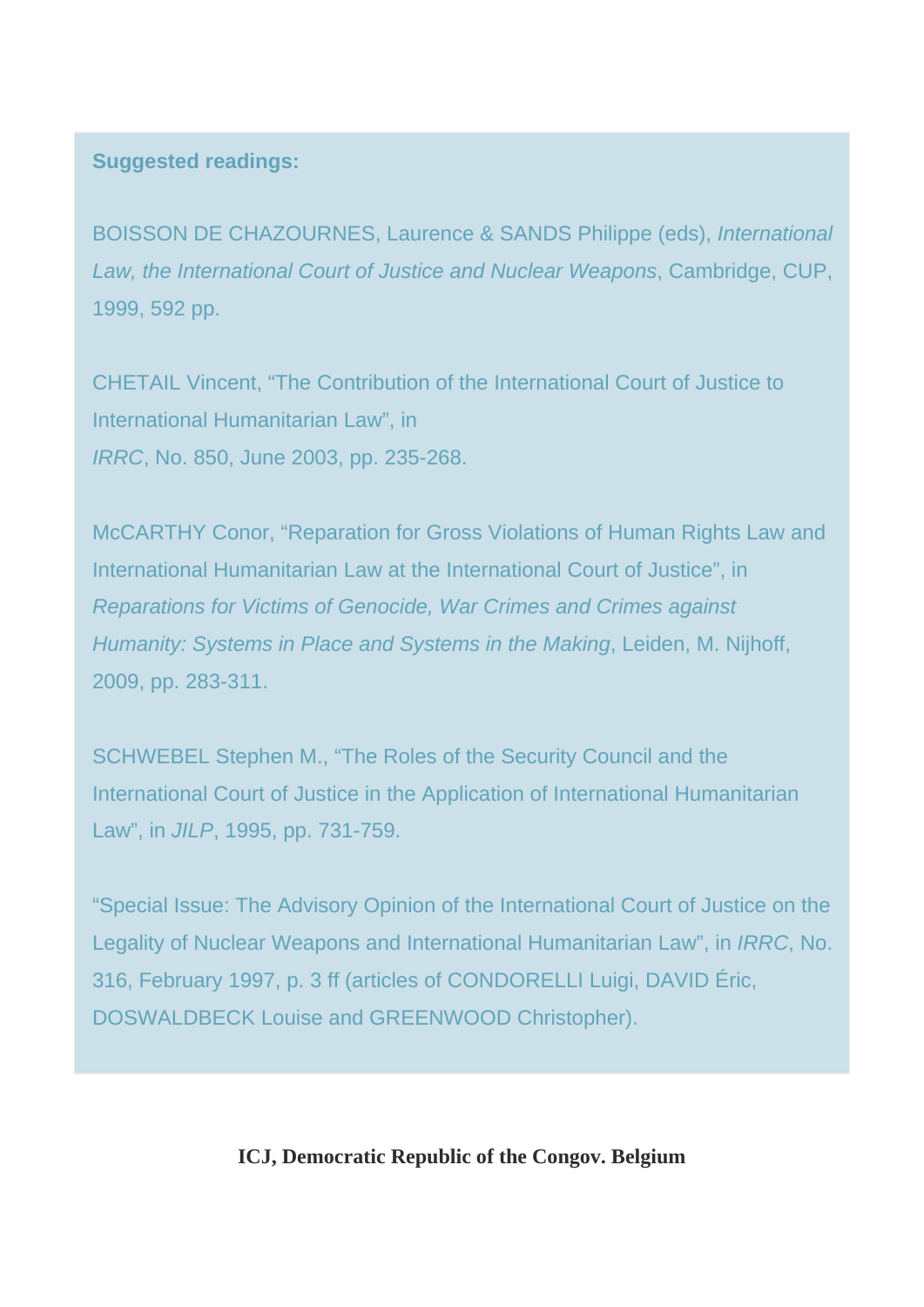## **CASES**

[ICJ, Democratic Republic of the Congo v. Belgium](https://casebook.icrc.org/case-study/icj-democratic-republic-congo-v-belgium) [4]

# BIBLIOGRAPHIC RESOURCES

ICJ, Nuclear Weapons Advisory Opinion

## **CASES**

[ICJ, Nuclear Weapons Advisory Opinion](https://casebook.icrc.org/case-study/icj-nuclear-weapons-advisory-opinion) [1]

# BIBLIOGRAPHIC RESOURCES